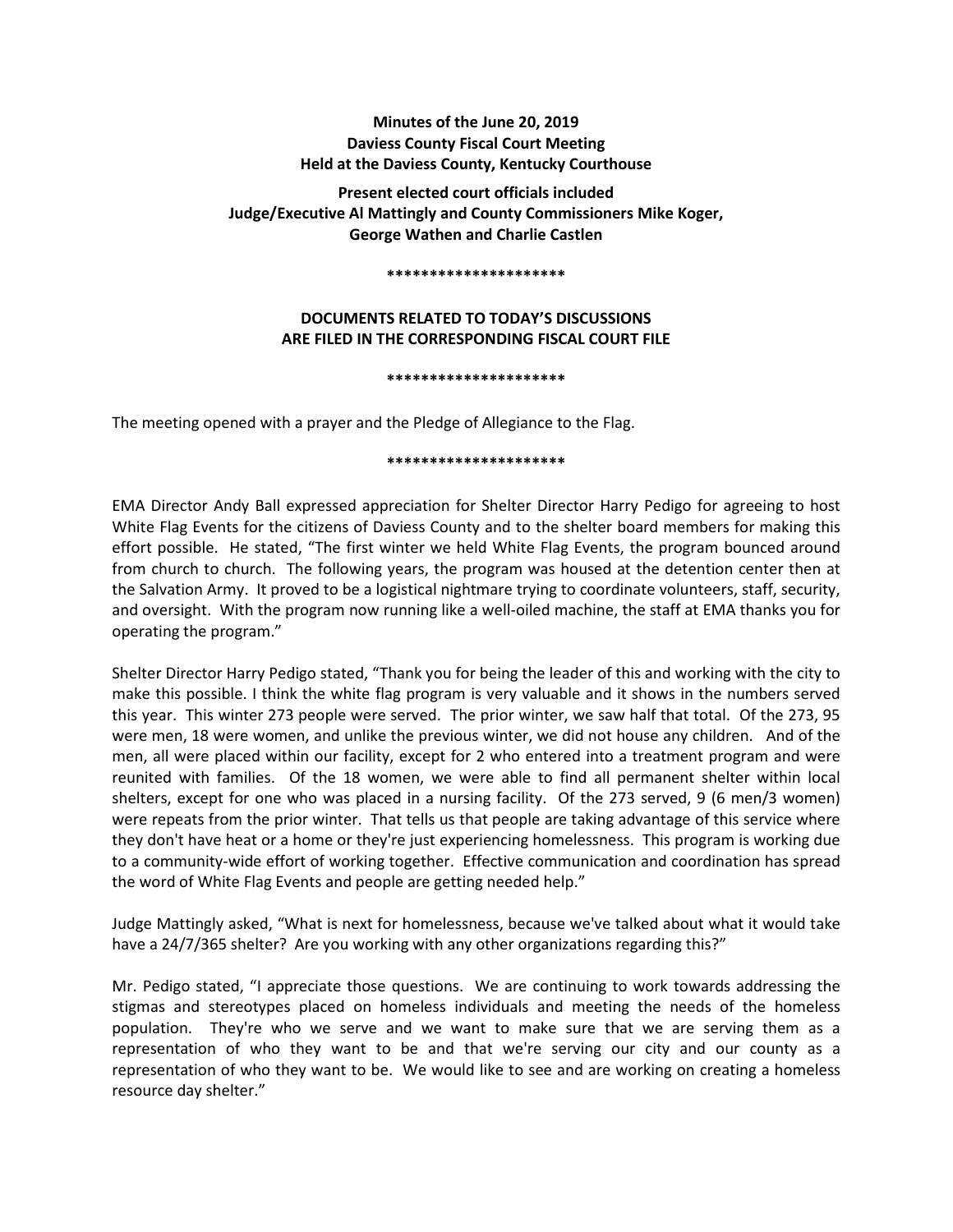In appreciation for Mr. Pedigo's innovative solutions to end homelessness and the willingness of the Saint Benedict's Board of Directors to support Mr. Pedigo, the court presented recognition certificates to them.

### **\*\*\*\*\*\*\*\*\*\*\*\*\*\*\*\*\*\*\*\*\***

County Treasurer Jim Hendrix presented the Treasurer's Report for May 2019.

### **\*\*\*\*\*\*\*\*\*\*\*\*\*\*\*\*\*\*\*\*\***

Minutes of the June 6, 2019 meeting were submitted to fiscal court members for review prior to today's meeting and on a motion of Commissioner Koger, seconded by Commissioner Castlen with all the Court concurring said Minutes were approved and signed.

### **\*\*\*\*\*\*\*\*\*\*\*\*\*\*\*\*\*\*\*\*\***

**By a motion of Commissioner Wathen, seconded by Commissioner Castlen,** the court considered for approval; all Claims for all Departments.

**Without further discussion, Judge/Executive Mattingly called for a vote on the motion. All members of the court voted in favor; motion passed.** 

## **\*\*\*\*\*\*\*\*\*\*\*\*\*\*\*\*\*\*\*\*\***

**By a motion of Commissioner Koger, seconded by Commissioner Castlen,** the court considered for approval of the amended Budget Transfers for Fiscal Year ending June 30, 2019. **Without further discussion, Judge/Executive Mattingly called for a vote on the motion. All members of the court voted in favor; motion passed.** 

The amendment includes 2 corrections as explained below:

Treasurer Hendrix stated, "This is the second set of budget transfers. I'll make two corrections to the document that you're looking at for the record. From the General Fund, I'd like to transfer \$1,000 more than your sheet says for legal fees for a total general fund of \$431,310. The Bridge and Road Fund will be \$32,100. The Jail Fund will be \$16,300. The Solid Waste Fund will be \$76,700. And then the other item that's not on your list is the LGEA fund. There's an asphalting bill coming in and we had about \$230,000 remaining, but will spend \$35,000 more than that amount. So there will be an additional budget transfer for asphalting for \$35,000. I will re-do the sheet for the official record and provide the clerk with that updated document."

## **\*\*\*\*\*\*\*\*\*\*\*\*\*\*\*\*\*\*\*\*\***

**By a motion of Commissioner Castlen, seconded by Commissioner Wathen,** the court considered for approval; Order of Allowance to the Board of Assessment Appeals.

Treasurer Hendrix informed the court that this annual order is to pay those who serve on the assessment appeal board \$100 each. The state will reimburse the county half of the total order.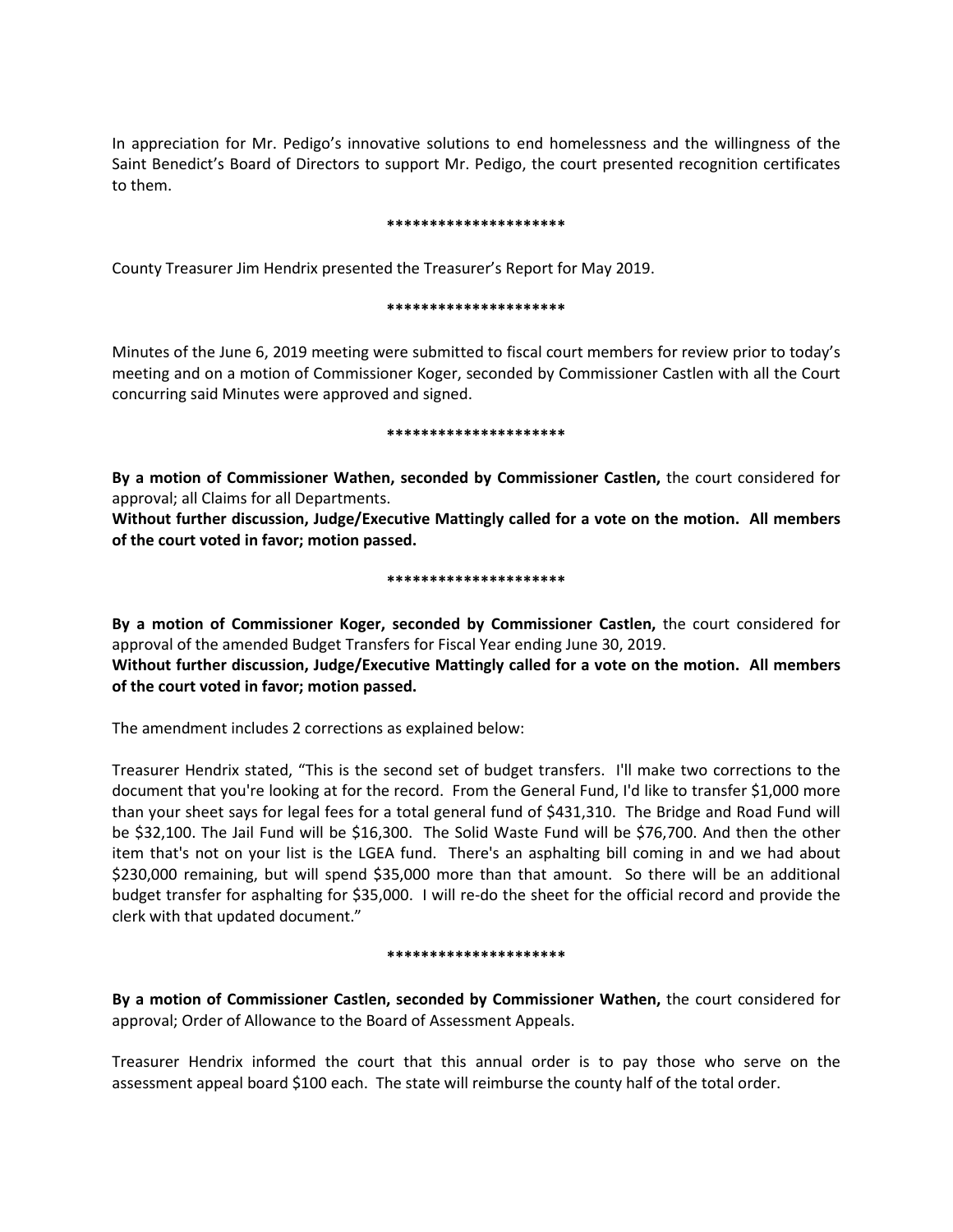**Without further discussion, Judge/Executive Mattingly called for a vote on the motion. All members of the court voted in favor; motion passed.** 

### **\*\*\*\*\*\*\*\*\*\*\*\*\*\*\*\*\*\*\*\*\***

**By a motion of Commissioner Wathen, seconded by Commissioner Koger,** the court considered for approval; Administrative Code Amendments.

**Without further discussion, Judge/Executive Mattingly called for a vote on the motion. All members of the court voted in favor; motion passed.** 

## **\*\*\*\*\*\*\*\*\*\*\*\*\*\*\*\*\*\*\*\*\***

**By a motion of Commissioner Koger, seconded by Commissioner Castlen,** the court considered for approval; **Resolution 16-2019:** Audubon Area Community Services Downtown Parking Garage.

Judge Mattingly stated, "For the last 2-3 years, the City of Owensboro has been attempting to acquire the Audubon Area Community Services (AACS) parking garage and office complex. I believe that they have found a way where AACS is going to apply for a grant to build a new parking garage closer to their facilities, where they do maintenance on their buses and the vehicles. If they did that, then they would convey to the city the parking garage at very low cost, certainly not what it would go for on the open market. But in the in doing so, AACS was requesting the \$750,000 that they put up as their match to the original grant to build this existing parking garage. I recently met with City Manager Nate Pagan, GRITS Director Dan Lanham, AACS CEO Rob Jones. At this meeting, I made known that Daviess County Fiscal Court had a financial interest in that garage. When the garage was built, they were about \$100,000 short and were considering not building the garage and returning the grant, but court authorize \$100,000 grant to AACS for the construction of this garage. The court also leases approximately 50 parking spaces. So I was very interested in knowing that if that building was conveyed to the city, that are interested in those parking spaces remain the same. And at the same time, if AACS was going to request from the city, their \$750,000 back, we were going to request that they also pay us our \$100,000 back. If AACS was going to sell it to the city and then use the proceeds to build, we wouldn't ask for our money back, but AACS, in this case, was getting their money back, I think we should get ours back. During a recent AACS board meeting, they decided to ask the court to approve a resolution whereby if the city further pursued this endeavor that the court would seek a reimbursement of the county's \$100,000 parking garage construction investment. In the end, the city would end up owning a \$5 million parking garage for about \$850,000."

**Without further discussion, Judge/Executive Mattingly called for a vote on the motion. All members of the court voted in favor; motion passed.** 

### **\*\*\*\*\*\*\*\*\*\*\*\*\*\*\*\*\*\*\*\*\***

**By a motion of Commissioner Wathen, seconded by Commissioner Castlen,** the court considered for approval; **Resolution 17-2019** and Application for a Kentucky Division of Emergency Management Hazard Mitigation Plan Add-On for Infrastructure Resiliency.

The Daviess County Fiscal Court is being asked to sponsor this FEMA application on behalf of the 7 GRADD counties and relates to a Department of Homeland Security Infrastructure Resiliency pilot project.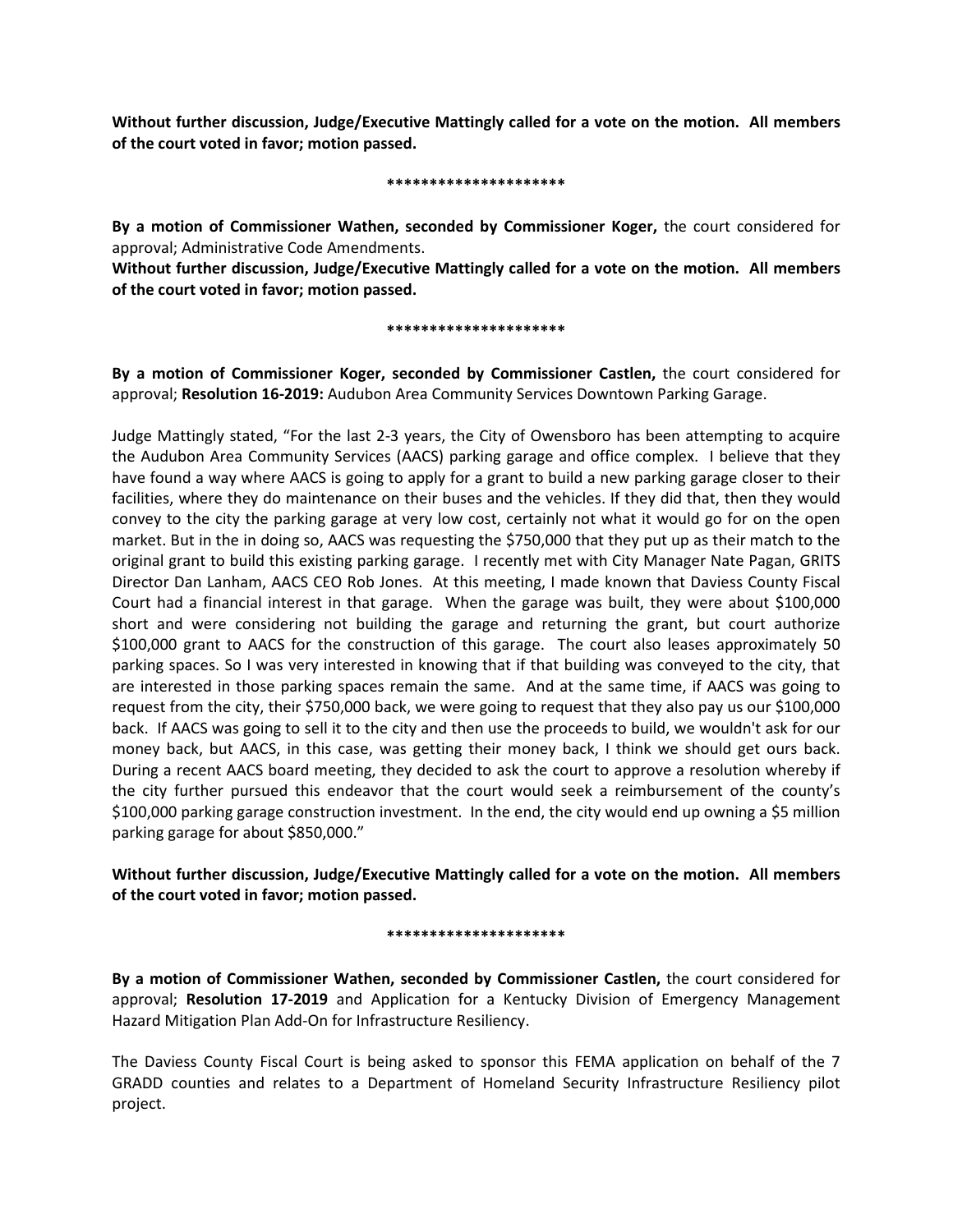Judge Mattingly explained the project's intent as follows:

The project intends to:

- 1. Broaden the understanding of critical infrastructure and the increasing link between cyber and physical infrastructure.
- 2. Create a strategic program model at the local level that may be replicated on a national level.
- 3. Integrate this program into the Hazard Mitigation Plan to reduce the cost of disasters.

The project will focus on the following:

- 1. Risk of infrastructure failure during a technological, natural or man-made disaster, in addition to infrastructure currently at risk of failure through natural causes.
- 2. Prioritization criteria, performance objectives, mitigation strategy, funding & finance tool.
- 3. Interdependency of infrastructure lifelines and the cascading effect if one lifeline is damaged; FEMA lifeline provides an indispensable service, including power, natural gas, water supply, waste water, transportation, and cyber that enables the continuous operation of critical business and government functions, and is critical to human health and safety, or economic security.

**Without further discussion, Judge/Executive Mattingly called for a vote on the motion. All members of the court voted in favor; motion passed.** 

## **\*\*\*\*\*\*\*\*\*\*\*\*\*\*\*\*\*\*\*\*\***

**By a motion of Commissioner Castlen, seconded by Commissioner Wathen,** the court considered for approval; Amended Occupational License Fee Administration Agreement with the City of Owensboro.

Treasurer Hendrix explained, "This amendment modifies the annual fee we pay by the cost of living adjustment (COLA). This amended agreement eliminates the percentage or minimum calculation and replaces it with a flat fixed fee, which we will then agree to increase by the COLA and STEP increase of 3% annually. We shouldn't have to bring this to the court every year like we have."

# **Without further discussion, Judge/Executive Mattingly called for a vote on the motion. All members of the court voted in favor; motion passed.**

### **\*\*\*\*\*\*\*\*\*\*\*\*\*\*\*\*\*\*\*\*\***

**By a motion of Commissioner Wathen, seconded by Commissioner Castlen,** the court considered for approval; MOA with the City of Owensboro regarding Consolidated 911 Operations.

Judge Mattingly explained, "Currently the city pays 75% and the county pays 25%. This agreement changes that percentage to the city paying 73% and the county paying 27%. This is based on 911 CAD calls – calls for service. Other changes are minimal. This MOA is good for the next 3-years"

County Attorney Claud Porter added, "The only other real change has to do with call transfers. There will no longer be transferred calls so that language was removed."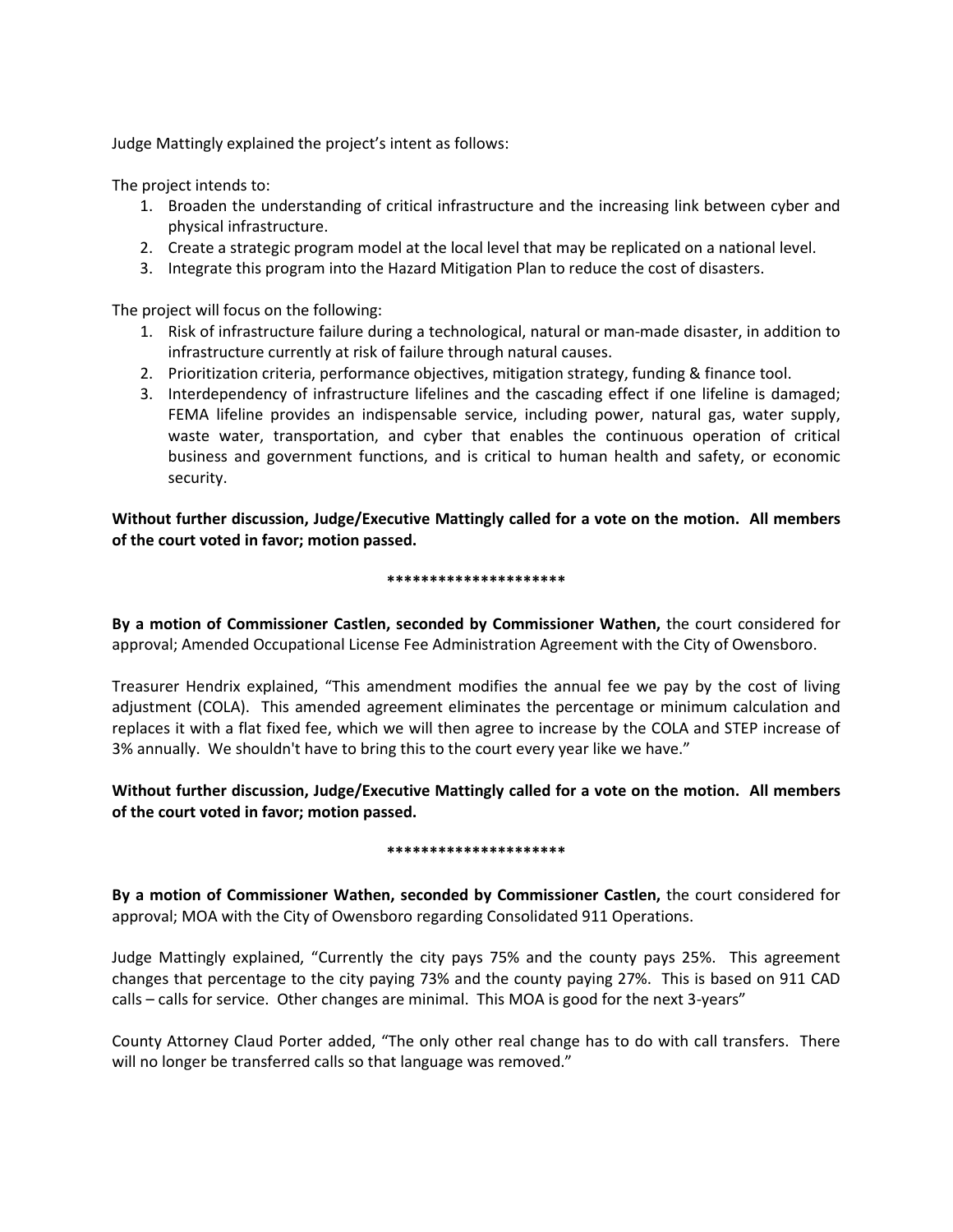Commissioner Wathen asked, "Are the 911 dispatchers answering non-emergency call and if so, are they being paid through this agreement with county funds?"

County Attorney Porters answered, "Yes, they sometime answer administrative calls."

Judge Mattingly added, "But those calls are not included in the city/county splitting of calls."

Commissioner Wathen questioned, "Even though it's not in the calculation, we are helping to pay those employees for non-emergency calls?"

Judge Mattingly stated, "You are not the first person to question that. I will add, during the day, the Sheriff answers his calls, but after hours, his calls, including his administrative calls, go to the 911 center."

**Without further discussion, Judge/Executive Mattingly called for a vote on the motion. All members of the court voted in favor; motion passed.** 

## **\*\*\*\*\*\*\*\*\*\*\*\*\*\*\*\*\*\*\*\*\***

**By a motion of Commissioner Koger, seconded by Commissioner Wathen,** the court considered for approval; MOU with Green River District Health Department relating to the Medical Reserve Corps (MRC).

EMA Planner Vicki Connor stated, "This MOU recognizes that the Medical Reserve Corps volunteers, the county utilizes during emergencies, are covered under the health department's workers comp policy."

**Without further discussion, Judge/Executive Mattingly called for a vote on the motion. All members of the court voted in favor; motion passed.** 

## **\*\*\*\*\*\*\*\*\*\*\*\*\*\*\*\*\*\*\*\*\***

**By a motion of Commissioner Wathen, seconded by Commissioner Castlen,** the court considered for approval; Green River District Health Department for Employee Vaccinations Contract.

This annual contract includes a few changes from the current contract. The cost for rabies vaccinations increases from \$6.00 to \$9.00 per shot and although the cost for TB risk assessment remains the same, the county will incur a \$70.00 fee for each positive TB test not covered by workman's compensation.

**Without further discussion, Judge/Executive Mattingly called for a vote on the motion. All members of the court voted in favor; motion passed.** 

### **\*\*\*\*\*\*\*\*\*\*\*\*\*\*\*\*\*\*\*\*\***

**By a motion of Commissioner Koger, seconded by Commissioner Wathen,** the court considered for approval; AmeriCorps Host Agency Agreement benefitting EMA.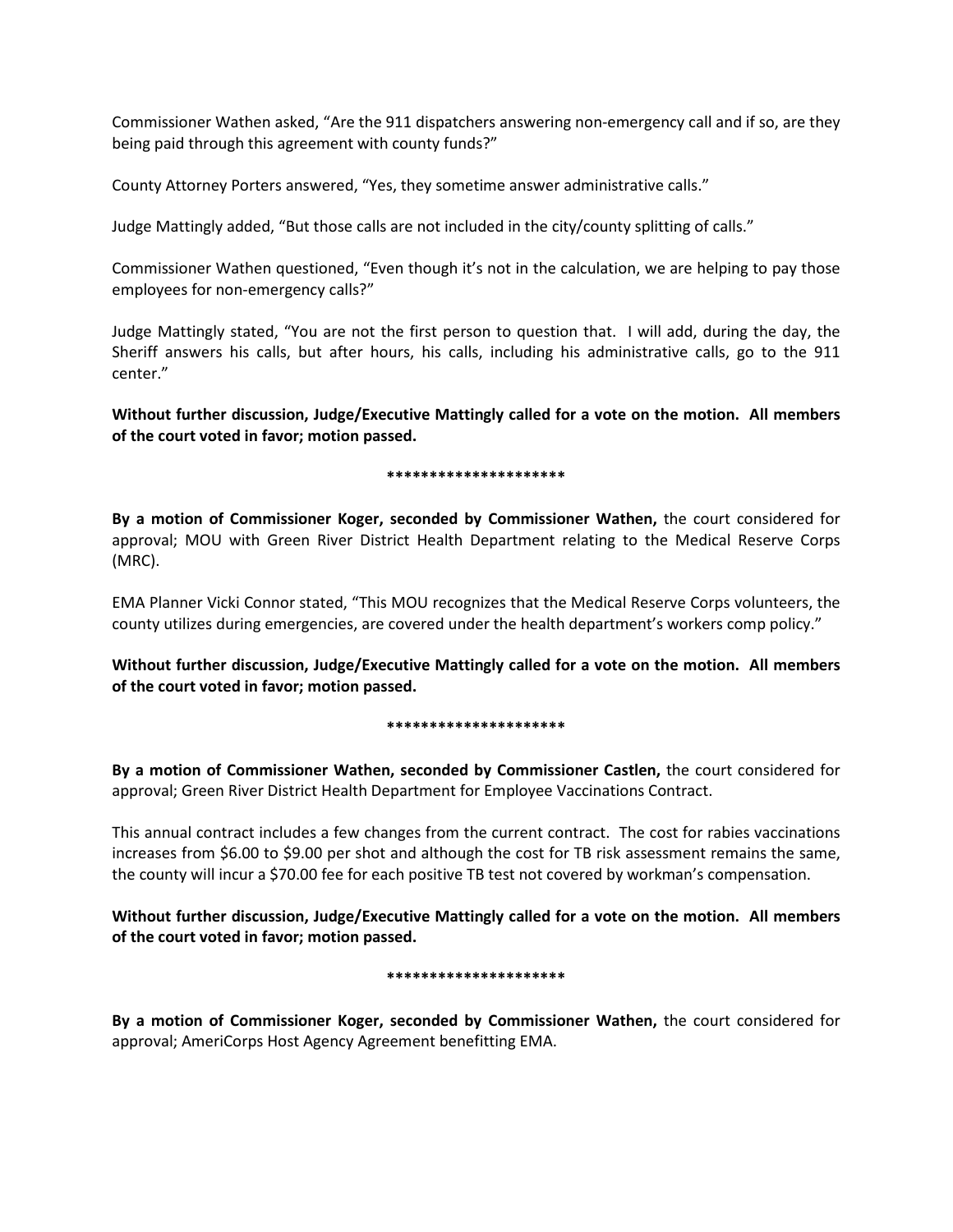Ms. Connor stated, "Through this GRADD administered program, for \$5,250 per year, the host agency gets 1,700 hours of service from an AmeriCorps (AC) member. The program offers each AC member a stipend and an education allowance."

**Without further discussion, Judge/Executive Mattingly called for a vote on the motion. All members of the court voted in favor; motion passed.** 

## **\*\*\*\*\*\*\*\*\*\*\*\*\*\*\*\*\*\*\*\*\***

**By a motion of Commissioner Wathen, seconded by Commissioner Castlen,** the court considered for approval; **Second Reading of KOC A.94.01(2019) 12-2019** - An Ordinance amending FY 2018/2019 Budget.

# **Comments:**

Mr. Hendrix stated, "Unlike the budget transfers, which do not change the budget total, in this fund, we are going to exceed the \$4.2 million that had been budgeted. I raised it higher than it needed to be so that we didn't have to do this twice because we're going to run out of meeting times. I asked for \$500,000, which we will just have as a reimbursement from all the funds or employees on the revenue side and then expense I will be up to \$500,000. As of today, I think we're actually going to spend less than \$300,000, so this should be adequate."

# **Without further discussion, Judge/Executive Mattingly called for a vote on the motion. All members of the court voted in favor; motion passed.**

### **\*\*\*\*\*\*\*\*\*\*\*\*\*\*\*\*\*\*\*\*\***

**By a motion of Commissioner Koger, seconded by Commissioner Castlen,** the court considered for appointment; Claude Bacon and Kyle Aud to the Owensboro-Daviess County Convention and Visitor's Bureau Board – Terms: 6/30/2019 – 06/30/2022.

**Without further discussion, Judge/Executive Mattingly called for a vote on the motion. All members of the court voted in favor; motion passed.** 

### **\*\*\*\*\*\*\*\*\*\*\*\*\*\*\*\*\*\*\*\*\***

**By a motion of Commissioner Koger, seconded by Commissioner Wathen,** the court considered for appointment; Jim Hendrix as Daviess County Treasurer - Term: 7/1/2019 – 7/1/2023.

**Without further discussion, Judge/Executive Mattingly called for a vote on the motion. All members of the court voted in favor; motion passed.** 

### **\*\*\*\*\*\*\*\*\*\*\*\*\*\*\*\*\*\*\*\*\***

**By a motion of Commissioner Koger, seconded by Commissioner Wathen,** the court considered for appointment; Jim Hendrix to the Industrial Development Authority – Term: 4/9/2019 – 4/9/2023. **Without further discussion, Judge/Executive Mattingly called for a vote on the motion. All members of the court voted in favor; motion passed.** 

**\*\*\*\*\*\*\*\*\*\*\*\*\*\*\*\*\*\*\*\*\***